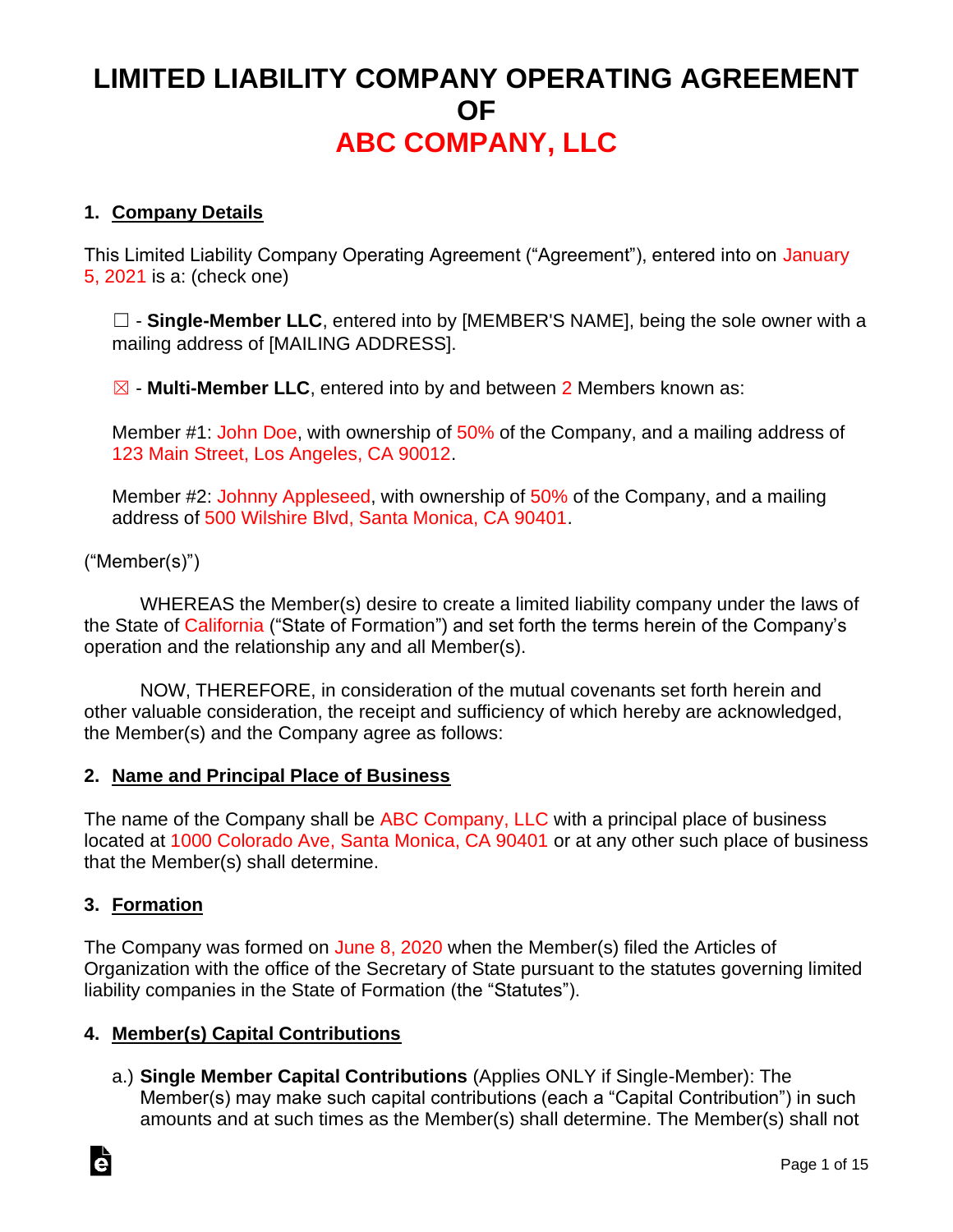be obligated to make any Capital Contributions. The Member(s) may take distributions of the capital from time to time in accordance with the limitations imposed by the Statutes.

b.) **Multi-Member** (Applies ONLY if Multi-Member): The Member(s) have contributed the following capital amounts to the Company as set forth below and are not obligated to make any additional capital contributions:

Member #1: John Doe, with a capital contribution of: \$5,000 and a Ford F-150 worth \$8,500.

Member #2: Johnny Appleseed, with a capital contribution of: \$15,000.

Member(s) shall have no right to withdraw or reduce their contributions to the capital of the Company until the Company has been terminated unless otherwise set forth herein. Member(s) shall have no right to demand and receive any distribution from the Company in any form other than cash, and Member(s) shall not be entitled to interest on their capital contributions to the Company.

The liability of any Member(s) for the losses, debts, liabilities, and obligations of the Company shall be limited to the amount of the capital contribution of the Member(s) plus any distributions paid to such Member(s), such Member(s)'s share of any undistributed assets of the Company; and (only to the extent as might be required by applicable law) any amounts previously distributed to such Member(s) by the Company.

# **5. Management of the Company**

The Company's business and affairs shall be conducted and managed by the Member(s) in accordance with this Agreement and the laws of the State of the Formation State.

- a.) **Single-Member** (Applies ONLY if Single-Member): The Member(s) of the Company has sole authority and power to act for or on behalf of the Company, to do any act that would be binding on the Company or incur any expenditures on behalf of the Company. The Member(s) shall not be liable for the debts, obligations, or liabilities of the Company, including under a judgment, decree, or order of a court. The Company is organized as a "member-managed" limited liability company. The Member(s) is designated as the initial managing Member(s).
- b.) **Multi-Member** (Applies ONLY if Multi-Member): Except as expressly provided elsewhere in this Agreement, all decisions respecting the management, operation, and control of the business and affairs of the Company and all determinations made in accordance with this Agreement shall be made by the affirmative vote or consent of Member(s) holding a majority of the Members' Percentage Interests.

Notwithstanding any other provision of this Agreement, the Member shall not, without the prior written consent of the unanimous vote or consent of the Member(s), sell, exchange, lease, assign or otherwise transfer all or substantially all of the assets of the Company; sell, exchange, lease (other than space leases in the ordinary course of business), assign or transfer the Company's assets; mortgage, pledge or encumber the Company's assets other than is expressly authorized by this Agreement; prepay,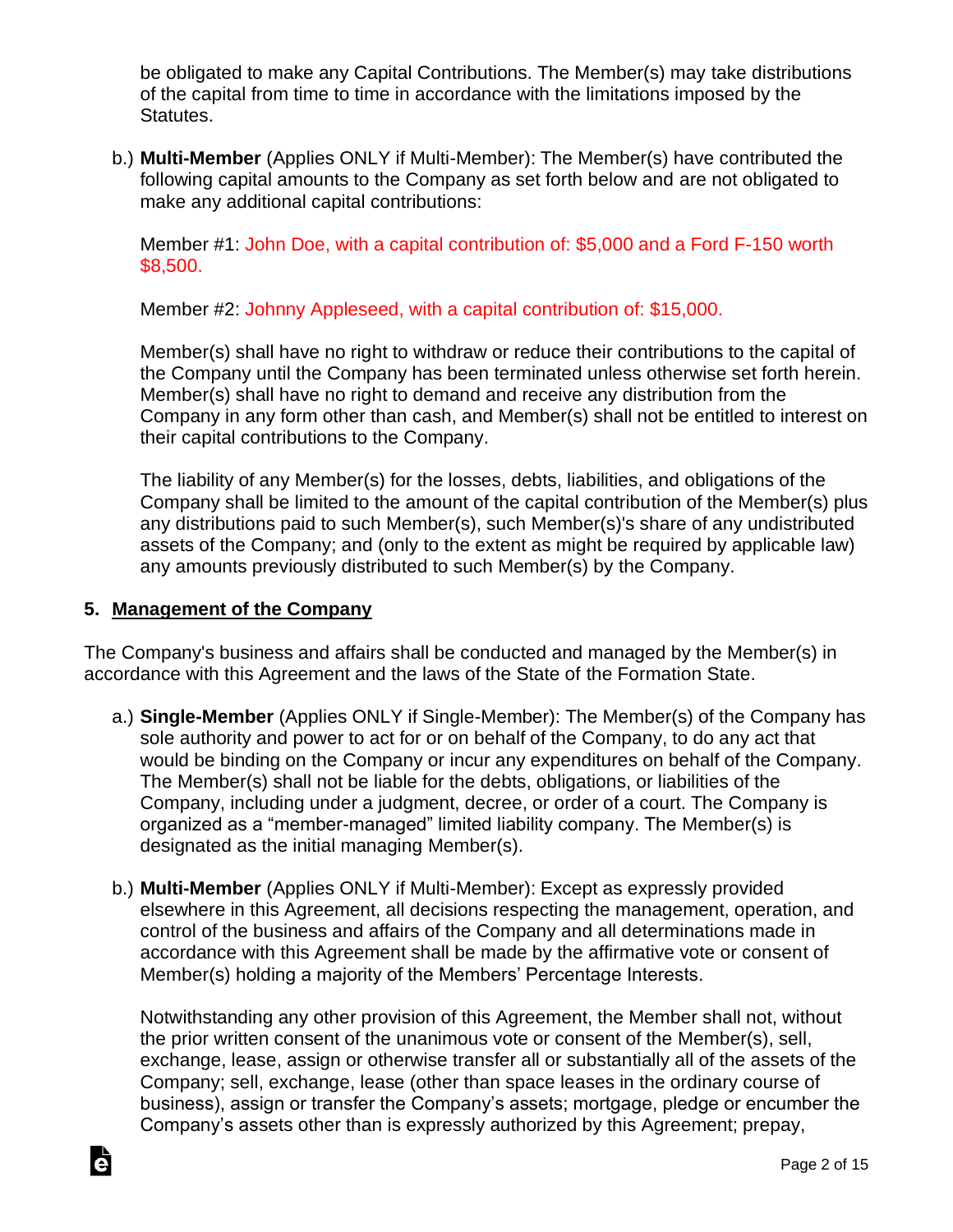refinance, modify, extend or consolidate any existing mortgages or encumbrances; borrow money on behalf of the Company; lend any Company funds or other assets to any person or entity; establish any reserves for working capital repairs, replacements, improvements or any other purpose; confess a judgment against the Company; settle, compromise or release, discharge or pay any claim, demand or debt, including claims for insurance; approve a merger or consolidation of the Company with or into any other limited liability company, corporation, partnership or other entity; or change the nature or character of the business of the Company.

The Member(s) shall receive such sums for compensation as Member(s) of the Company as may be determined from time to time by the affirmative vote or consent of Member(s) holding a majority of the Member(s)' Percentage Interests.

### **6. Distributions**

For purposes of this Agreement, "net profits" and "net losses" mean the profits or losses of the Company resulting from the conduct of the Company's business, after all expenses, including depreciation allowance, incurred in connection with the conduct of its business for which such expenses have been accounted.

The term "cash receipts" shall mean all cash receipts of the Company from whatever source derived, including without limitation capital contributions made by the Member(s)(s); the proceeds of any sale, exchange, condemnation or other disposition of all or any part of the assets of the Company; the proceeds of any loan to the Company; the proceeds of any mortgage or refinancing of any mortgage on all or any part of the assets of the Company; the proceeds of any insurance policy for fire or other casualty damage payable to the Company; and the proceeds from the liquidation of assets of the Company following termination.

The term "capital transactions" shall mean any of the following: the sale of all or any part of the assets of the Company; the refinancing of mortgages or other liabilities of the Company; the receipt of insurance proceeds; and any other receipts or proceeds are attributable to capital.

- a.) **Single-Member** (Applies ONLY if Single-Member): A "Capital Account" for the Member(s) shall be maintained by the Company. The Member(s)'s Capital Account shall reflect the Member(s)'s capital contributions and increases for any net income or gain of the Company. The Member(s)'s Capital Account shall also reflect decreases for distributions made to the Member(s) and the Member(s)'s share of any losses and deductions of the Company.
- b.) **Multi-Member** (Applies ONLY if Multi-Member): The "Capital Account" for each Member(s) shall mean the account created and maintained for the Member(s) in accordance with Section 704(b) of the Internal Revenue Code and Treasury Regulation Section 1.704-1(b)(2)(iv).

The term "Members' Percentage Interests" shall mean the ownership percentage interests as mentioned in Section I of this Agreement.

During each fiscal year, the net profits and net losses of the Company (other than from capital transactions), and each item of income, gain, loss, deduction, or credit entering into the computation thereof, shall be credited or charged, as the case may be, to the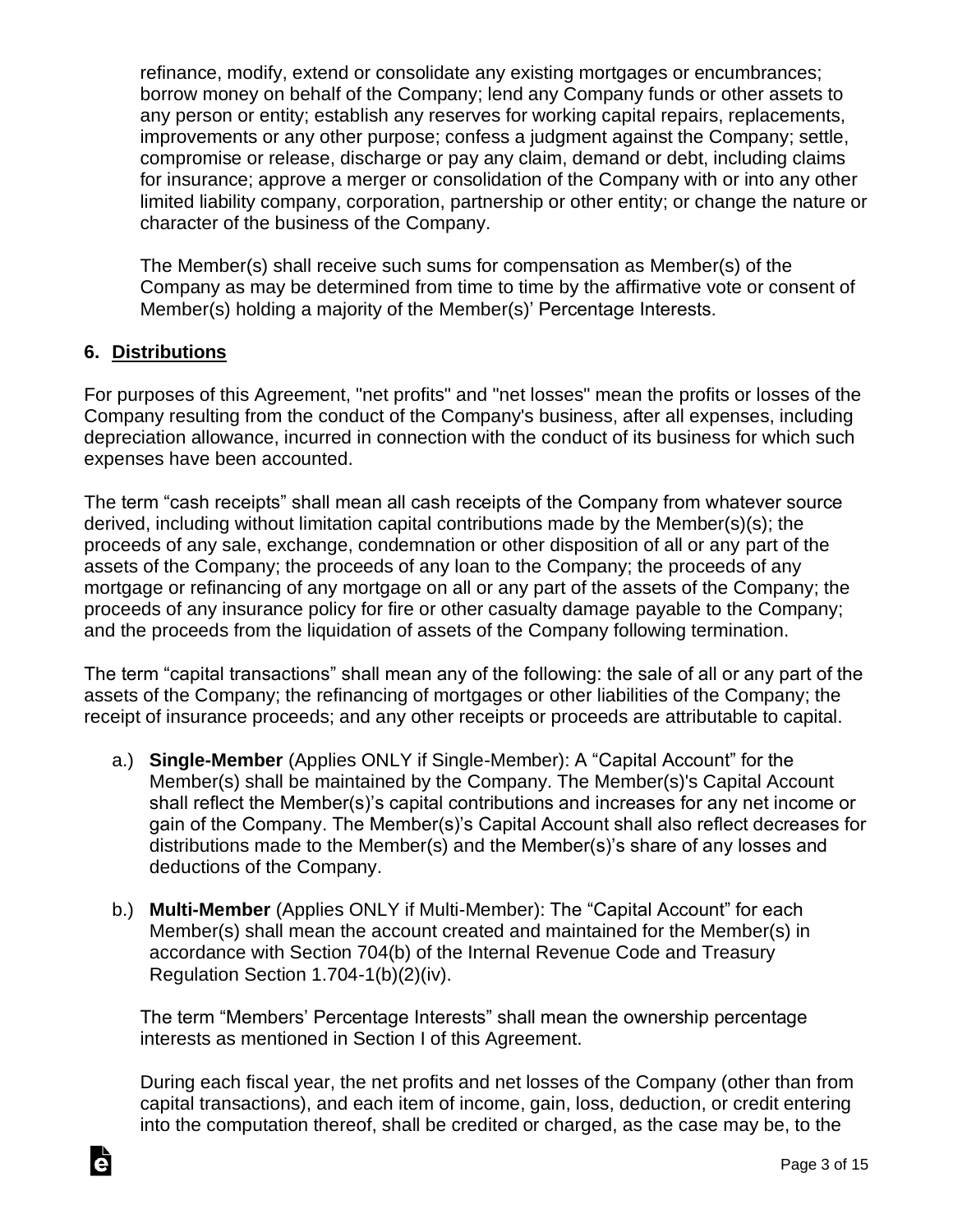capital accounts of each Member(s) in proportion to the Members' Percentage Interests. The net profits of the Company from capital transactions shall be allocated in the following order of priority: (a) to offset any negative balance in the capital accounts of the Member(s) in proportion to the amounts of the negative balance in their respective capital accounts, until all negative balances in the capital accounts have been eliminated; then (b) to the Member(s) in proportion to the Members' Percentage Interests. The net losses of the Company from capital transactions shall be allocated in the following order of priority: (a) to the extent that the balance in the capital accounts of any Member(s) are in excess of their original contributions, to such Member(s) in proportion to the excess balances until all such excess balances have been reduced to zero; then (b) to the Member(s) in proportion to the Members' Percentage Interests.

The cash receipts of the Company shall be applied in the following order of priority: (a) to the payment of interest or amortization on any mortgages on the assets of the Company, amounts due on debts and liabilities of the Company other than those due to any Member(s), costs of the construction of the improvements to the assets of the Company and operating expenses of the Company; (b) to the payment of interest and establishment of cash reserves determined by the Member(s) to be necessary or appropriate, including without limitation, reserves for the operation of the Company's business, construction, repairs, replacements, taxes and contingencies; and (d) to the repayment of any loans made to the Company by any Member(s). Thereafter, the cash receipts of the Company shall be distributed among the Member(s) as hereafter provided.

Except as otherwise provided in this Agreement or otherwise required by law, distributions of cash receipts of the Company, other than from capital transactions, shall be allocated among the Member(s) in proportion to the Members' Percentage Interests.

Except as otherwise provided in this Agreement or otherwise required by law, distributions of cash receipts from capital transactions shall be allocated in the following order of priority: (a) to the Member(s) in proportion to their respective capital accounts until each Member(s) has received cash distributions equal to any positive balance in their capital account; then (b) to the Member(s) in proportion to the Members' Percentage Interests.

It is the intention of the Member(s) that the allocations under this Agreement shall be deemed to have "substantial economic effect" within the meaning of Section 704 of the Internal Revenue Code and Treas. Reg. Section 1.704-1. Should the provisions of this Agreement be inconsistent with or in conflict with Section 704 of the Code or the Regulations thereunder, then Section 704 of the Code and the Regulations shall be deemed to override the contrary provisions thereof. If Section 704 of the Regulations at any time require that limited liability company operating agreements contain provisions which are not expressly set forth herein, such provisions shall be incorporated into this Agreement by reference and shall be deemed a part of this Agreement to the same extent as though they had been expressly set forth herein.

# **7. Books, Records, and Tax Returns**

ो

a.) **Single Member** (Applies ONLY if Single-Member): The Company shall maintain complete and accurate books and records of the Company's business and affairs as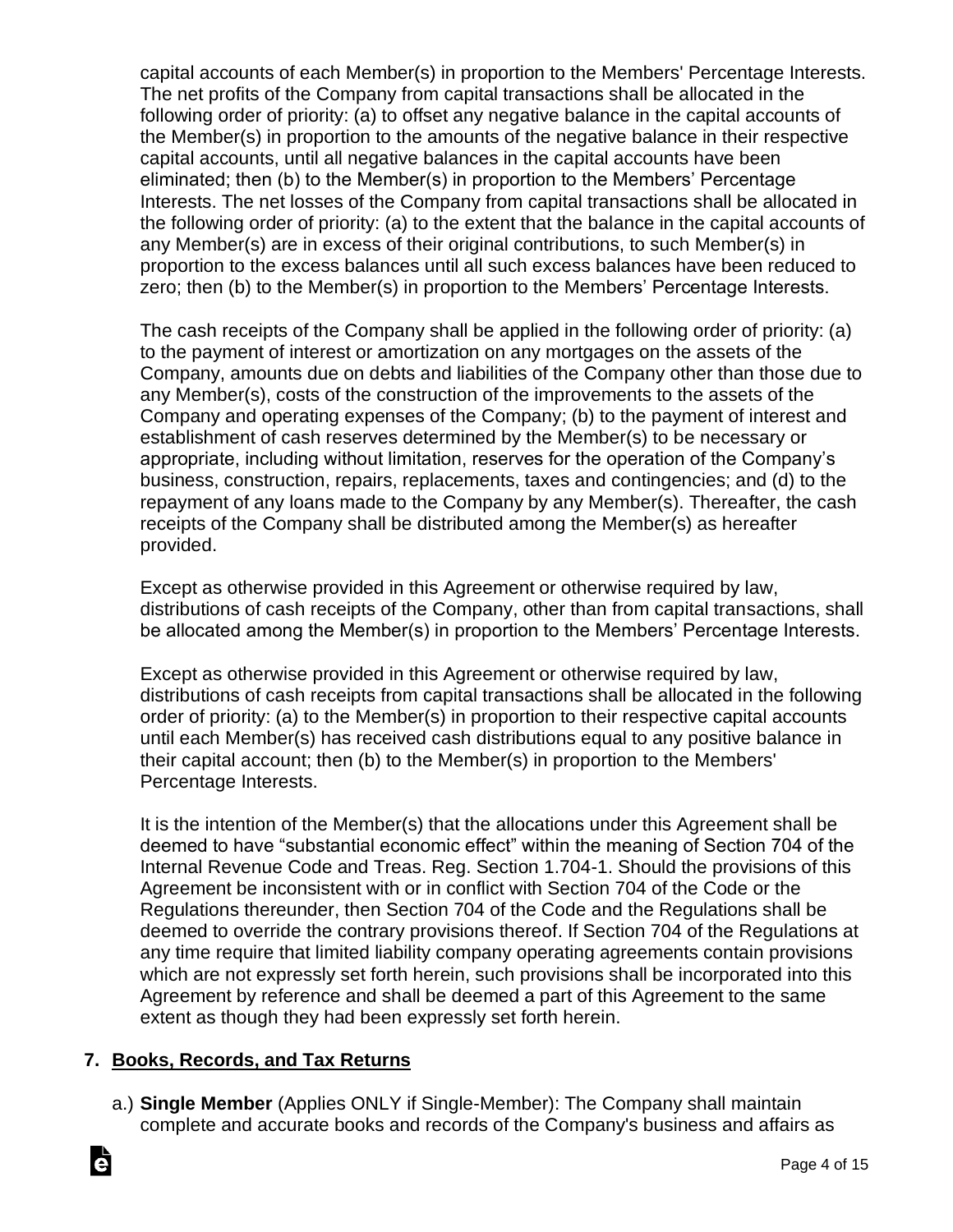required by the Statutes, and such books and records shall be kept at the Company's Registered Office and shall in all respects be independent of the books, records, and transactions of the Member(s).

The Company's fiscal year shall be the calendar year with an ending month of December.

The Member(s) intends that the Company, as a Single-Member LLC, shall be taxed as a sole proprietorship in accordance with the provisions of the Internal Revenue Code. Any provisions herein that may cause the Company not to be taxed as a sole proprietorship shall be inoperative.

b.) **Multi-Member** (Applies ONLY if Multi-Member): The Member(s), or their designees, shall maintain complete and accurate records and books of the Company's transactions in accordance with generally accepted accounting principles.

The Company shall furnish the Member(s), within seventy-five (75) days after the end of each fiscal year, an annual report of the Company including a balance sheet, a profit and loss statement, a capital account statement: and the amount of such Member(s)'s share of the Company's income, gain, losses, deductions, and other relevant items for federal income tax purposes.

The Company shall prepare all Federal, State, and local income tax and information returns for the Company and shall cause such tax and information returns to be timely filed. Within seventy-five (75) days after the end of each fiscal year, the Company shall forward to each person who was a Member during the preceding fiscal year a true copy of the Company's information return filed with the Internal Revenue Service for the preceding fiscal year.

All elections required or permitted to be made by the Company under the Internal Revenue Code, and the designation of a tax matters partner pursuant to Section 6231(a)(7) of the Internal Revenue Code for all purposes permitted or required by the Code, shall be made by the Company by the affirmative vote or consent of Member(s) holding a majority of the Members' Percentage Interests.

Upon request, the Company shall furnish to each Member a current list of the names and addresses of all of the Member(s) of the Company, and any other persons or entities having any financial interest in the Company.

# **8. Dissolution and Liquidation**

a.) **Single Member** (Applies ONLY if Single-Member): The Company shall dissolve and its affairs shall be wound up on the first to occur of (i) At a time, or upon the occurrence of an event specified in the Articles of Organization or this Agreement. (ii) The determination by the Member that the Company shall be dissolved.

Upon the death of the Member, the Company shall be dissolved. By separate written documentation, the Member shall designate and appoint the individual who will wind down the Company's business and transfer or distribute the Member's Interests and Capital Account as designated by the Member or as may otherwise be required by law.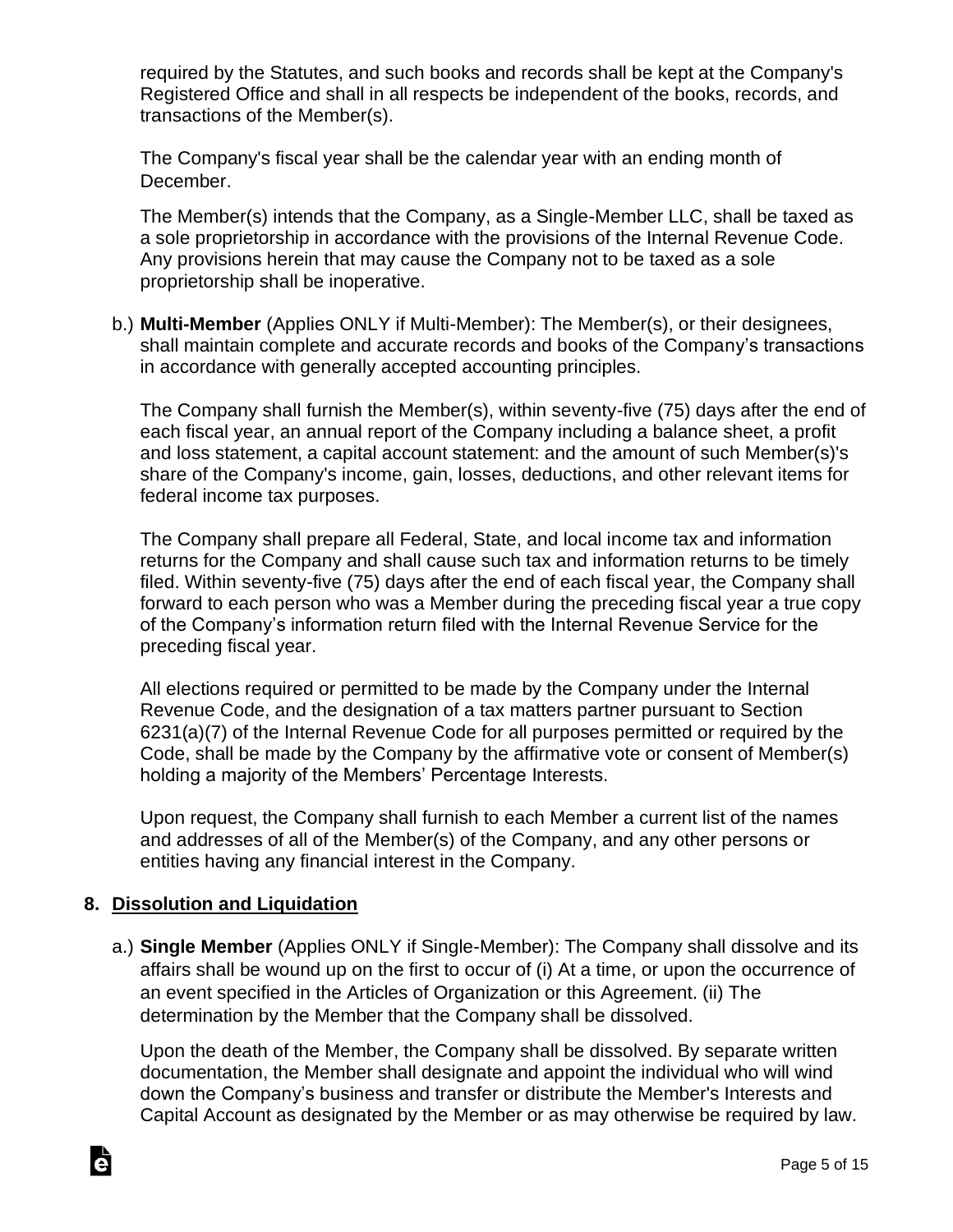Upon the disability of a Member, the Member may continue to act as Manager hereunder or appoint a person to so serve until the Member's Interests and Capital Account of the Member have been transferred or distributed.

b.) **Multi-Member** (Applies ONLY if Multi-Member): The Company shall terminate upon the occurrence of any of the following: (i) the election by the Member(s) to dissolve the Company made by the unanimous vote or consent of the Member(s); (ii) the occurrence of a Withdrawal Event with respect to a Member and the failure of the remaining Member(s) to elect to continue the business of the Company as provided for in this Agreement above; or (iii) any other event which pursuant to this Agreement, as the same may hereafter be amended, shall cause a termination of the Company.

The liquidation of the Company shall be conducted and supervised by a person designated for such purposes by the affirmative vote or consent of Member(s) holding a majority of the Members' Percentage Interests (the "Liquidating Agent"). The Liquidating Agent hereby is authorized and empowered to execute any and all documents and to take any and all actions necessary or desirable to effectuate the dissolution and liquidation of the Company in accordance with this Agreement.

Promptly after the termination of the Company, the Liquidating Agent shall cause to be prepared and furnished to the Member(s) a statement setting forth the assets and liabilities of the Company as of the date of termination. The Liquidating Agent, to the extent practicable, shall liquidate the assets of the Company as promptly as possible, but in an orderly and businesslike manner so as not to involve undue sacrifice.

The proceeds of sale and all other assets of the Company shall be applied and distributed in the following order of priority: (1) to the payment of the expenses of liquidation and the debts and liabilities of the Company, other than debts and liabilities to Member(s); (2) to the payment of debts and liabilities to Member(s); (3) to the setting up of any reserves which the Liquidating Agent may deem necessary or desirable for any contingent or unforeseen liabilities or obligations of the Company, which reserves shall be paid over to a licensed attorney to hold in escrow for a period of two years for the purpose of payment of any liabilities and obligations, at the expiration of which period the balance of such reserves shall be distributed as provided; (4) to the Member(s) in proportion to their respective capital accounts until each Member has received cash distributions equal to any positive balance in their capital account, in accordance with the rules and requirements of Treas. Reg. Section 1.704-1(b)(2)(ii)(b); and (5) to the Member(s) in proportion to the Members' Percentage Interests.

The liquidation shall be complete within the period required by Treas. Reg. Section  $1.704 - 1(b)(2)(ii)(b)$ .

Upon compliance with the distribution plan, the Member(s) shall no longer be Member(s), and the Company shall execute, acknowledge and cause to be filed any documents or instruments as may be necessary or appropriate to evidence the dissolution and termination of the Company pursuant to the Statutes.

# **9. Purpose**

Ġ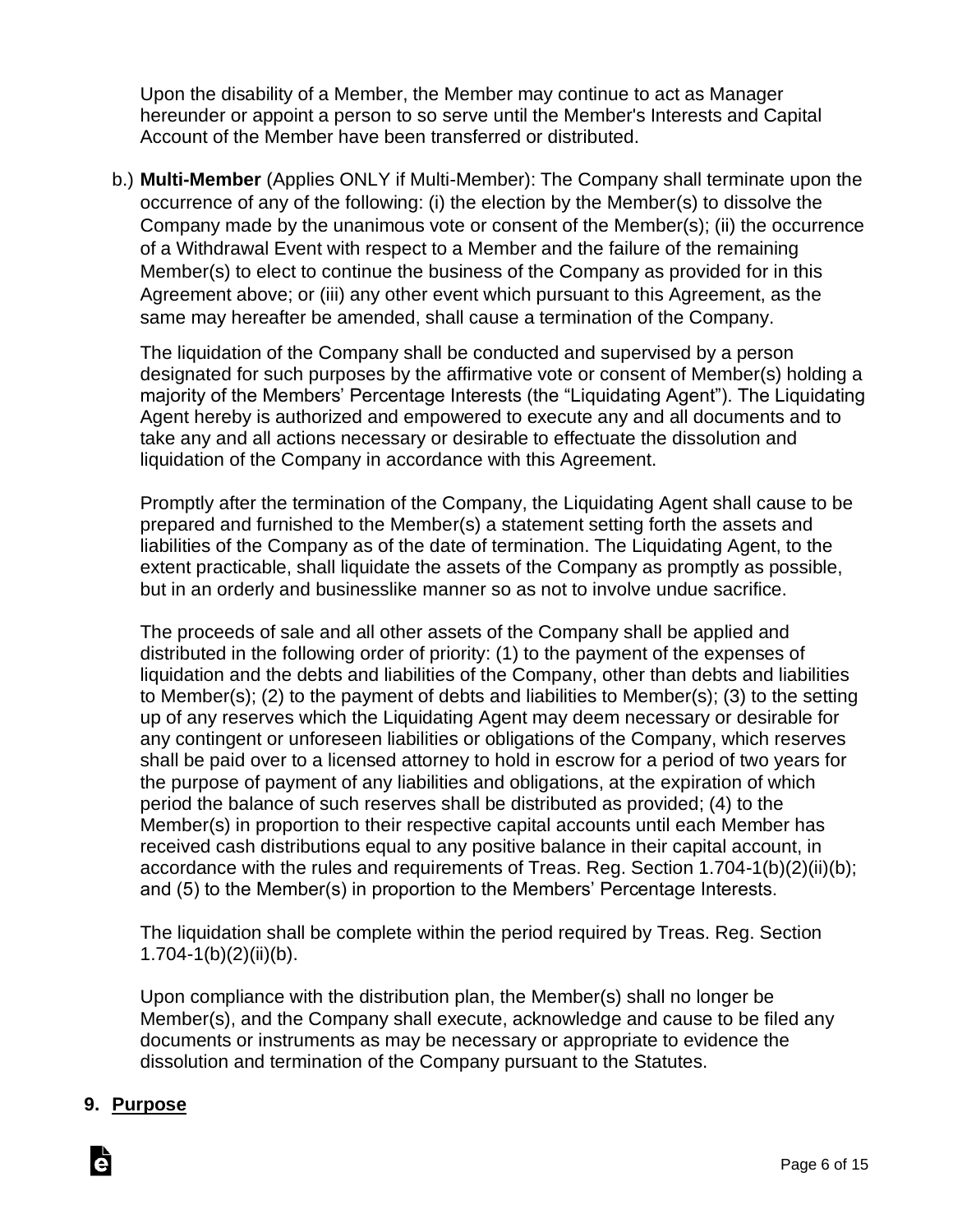The purpose of the Company is to engage in and conduct any and all lawful businesses, activities or functions, and to carry on any other lawful activities in connection with or incidental to the foregoing, as the Member(s) in their discretion shall determine.

## **10.Registered Office and Resident Agent**

The Registered Office and Resident Agent of the Company shall be as designated in the initial Articles of Organization/Certificate of Organization or any amendment thereof. The Registered Office and/or Resident Agent may be changed from time to time. Any such change shall be made in accordance with the Statutes, or, if different from the Statutes, in accordance with the provisions of this Agreement. If the Resident Agent ever resigns, the Company shall promptly appoint a successor agent.

# **11.Term**

The term of the Company shall be perpetual, commencing on the filing of the Articles of Organization of the Company, and continuing until terminated under the provisions set forth herein.

#### **12.Bank Accounts**

All funds of the Company shall be deposited in the Company's name in a bank account or accounts as chosen by the Member(s). Withdrawals from any bank accounts shall be made only in the regular course of business of the Company and shall be made upon such signature or signatures as the Member(s) from time to time may designate.

#### **13.Miscellaneous**

a.) **Meetings of Members** (Applies ONLY if Multi-Member): The annual meeting of the Member(s) shall be held on a day and month each year with at least thirty (30) days' notice given to the Member(s) prior to the meeting date which will be held at the principal office of the Company or at such other time and place as the Member(s) determine, for the purpose of transacting such business as may lawfully come before the meeting. If the day fixed for the annual meeting shall be a legal holiday, such meeting shall be held on the next succeeding business day.

The Member(s) may by resolution prescribe the time and place for the holding of regular meetings and may provide that the adoption of such resolution shall constitute notice of such regular meetings.

Special meetings of the Member(s), for any purpose or purposes, may be called by any Member.

Written or electronic notice stating the place, day, and hour of the meeting and, in the case of a special meeting, the purpose for which the meeting is called, shall be delivered not less than three (3) days before the date of the meeting, either personally or by mail, to each Member(s) of record entitled to vote at such meeting. When all the Member(s) of the Company are present at any meeting, or if those not present sign a written waiver of notice of such meeting, or subsequently ratify all the proceedings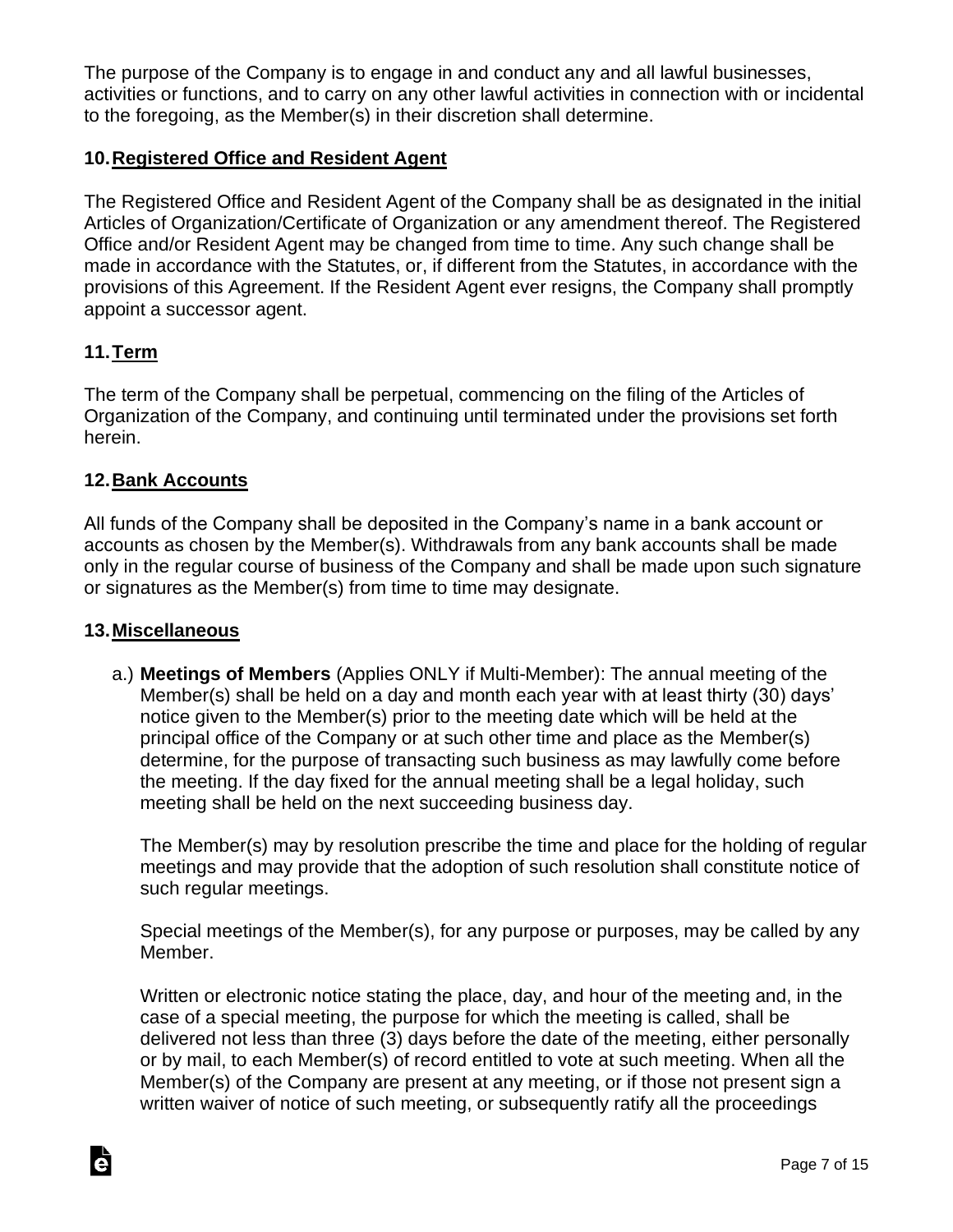thereof, the transactions of such meeting shall be valid as if a meeting had been formally called and notice had been given.

At any meeting of the Member(s), the presence of Member(s) holding a majority of the Members' Percentage Interests, as determined from the books of the Company, represented in person or by proxy, shall constitute a quorum for the conduct of the general business of the Company. However, if any particular action by the Company shall require the vote or consent of some other number or percentage of Member(s) pursuant to this Agreement, a quorum for the purpose of taking such action shall require such other number or percentage of Member(s). If a quorum is not present, the meeting may be adjourned from time to time without further notice, and if a quorum is present at the adjourned meeting, any business matter may be transacted which might have been transacted at the meeting as originally notified. The Member(s) present at a duly organized meeting may continue to transact business until adjournment, notwithstanding the withdrawal of enough Member(s) to leave less a quorum.

At all meetings of the Member(s), a Member may vote by proxy executed in writing by the Member or by a duly authorized attorney-in-fact of the Member. Such proxy shall be filed with the Company before or at the time of the meeting.

A Member of the Company who is present at a meeting of the Member(s) at which action on any matter is taken shall be presumed to have assented to the action taken, unless the dissent of such Member shall be entered in the minutes of the meeting or unless such Member shall file a written dissent to such action with the person acting as the secretary of the meeting before the meeting's adjournment. Such right to dissent shall not apply to a Member who voted in favor of such action.

Unless otherwise provided by law, any action required to be taken at a meeting of the Member(s), or any other action which may be taken at a meeting of the Member(s), may be taken without a meeting if a consent in writing, setting forth the action so taken, shall be signed by all of the Member(s) entitled to vote with respect to the subject.

Member(s) of the Company may participate in any meeting of the Member(s) by means of conference telephone or similar communication if all persons participating in such meeting can hear one another for the entire discussion of the matters to be voted upon. Participation in a meeting pursuant to this paragraph shall constitute presence in person at such meeting.

b.) **Assignment of Interests** (Applies ONLY if Multi-Member): Except as otherwise provided in this Agreement, no Member or other person holding any interest in the Company may assign, pledge, hypothecate, transfer or otherwise dispose of all or any part of their interest in the Company, including without limitation, the capital, profits or distributions of the Company without the prior written consent of the other Member(s) in each instance.

The Member(s) agree that no Member may voluntarily withdraw from the Company without the unanimous vote or consent of the Member(s).

A Member may assign all or any part of such Member's interest in the allocations and distributions of the Company to any of the following (collectively the "permitted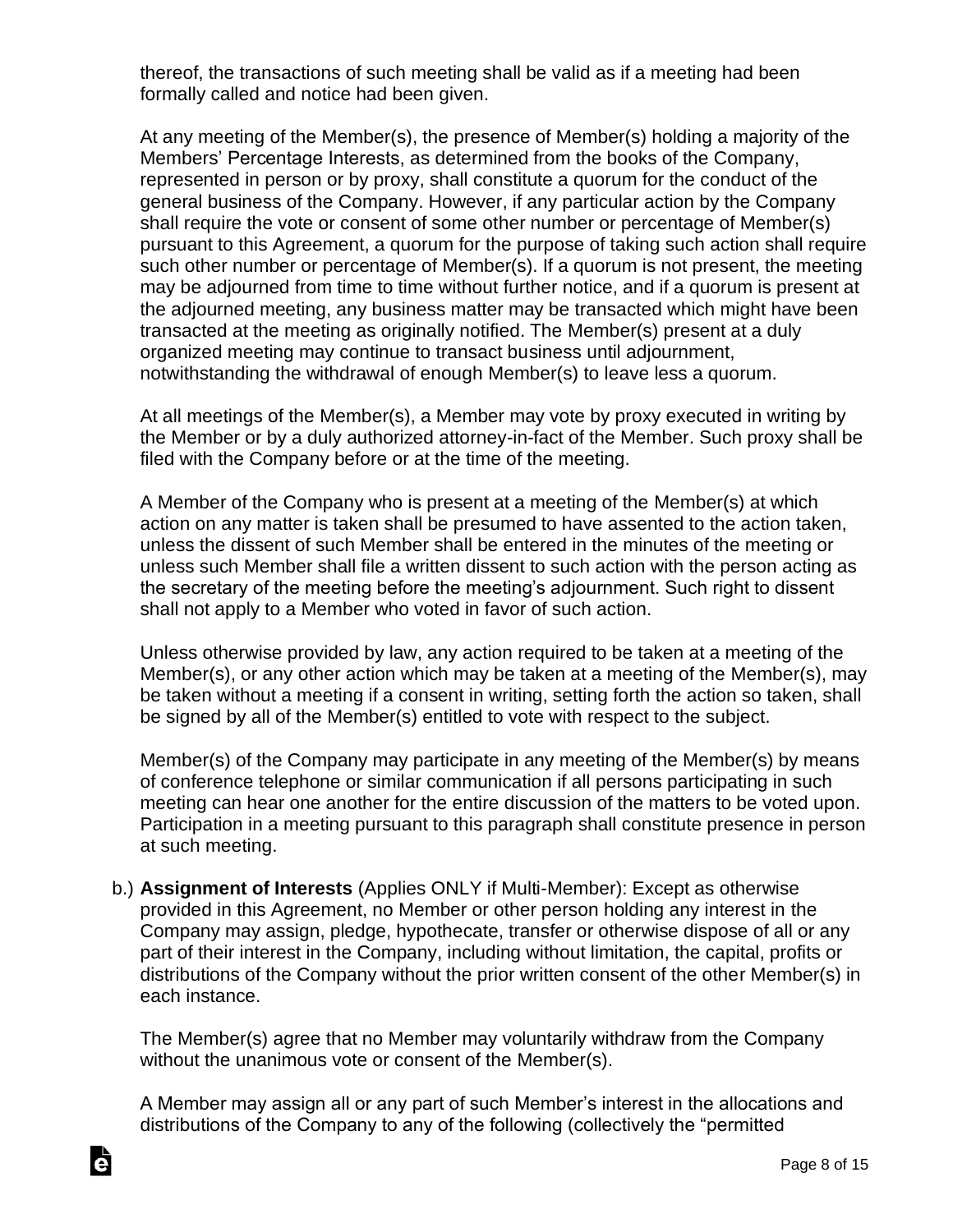assignees"): any person, corporation, partnership or other entity as to which the Company has given consent to the assignment of such interest in the allocations and distributions of the Company by the affirmative vote or consent of Member(s) holding a majority of the Members' Percentage Interests. An assignment to a permitted assignee shall only entitle the permitted assignee to the allocations and distributions to which the assigned interest is entitled, unless such permitted assignee applies for admission to the Company and is admitted to the Company as a Member in accordance with this Agreement.

An assignment, pledge, hypothecation, transfer, or other disposition of all or any part of the interest of a Member in the Company or other person holding any interest in the Company in violation of the provisions hereof shall be null and void for all purposes.

No assignment, transfer, or other disposition of all or any part of the interest of any Member permitted under this Agreement shall be binding upon the Company unless and until a duly executed and acknowledged counterpart of such assignment or instrument of transfer, in form and substance satisfactory to the Company, has been delivered to the Company.

No assignment or other disposition of any interest of any Member may be made if such assignment or disposition, alone or when combined with other transactions, would result in the termination of the Company within the meaning of Section 708 of the Internal Revenue Code or under any other relevant section of the Code or any successor statute. No assignment or other disposition of any interest of any Member may be made without an opinion of counsel satisfactory to the Company that such assignment or disposition is subject to an effective registration under, or exempt from the registration requirements of, the applicable Federal and State securities laws. No interest in the Company may be assigned or given to any person below the age of 21 years or to a person who has been adjudged to be insane or incompetent.

Anything herein contained to the contrary, the Company shall be entitled to treat the record holder of the interest of a Member as the absolute owner thereof and shall incur no liability by reason of distributions made in good faith to such record holder, unless and until there has been delivered to the Company the assignment or other instrument of transfer and such other evidence as may be reasonably required by the Company to establish to the satisfaction of the Company that interest has been assigned or transferred in accordance with this Agreement.

c.) **Ownership of Company Property** (Applies ONLY if Multi-Member): The Company's assets shall be deemed owned by the Company as an entity, and the Member shall have no ownership interest in such assets or any portion thereof. Title to any or all such Company assets may be held in the name of the Company, one or more nominees or in "street name," as the Member may determine.

Except as limited by the Statutes, the Member may engage in other business ventures of any nature, including, without limitation by specification, the ownership of another business similar to that operated by the Company. The Company shall not have any right or interest in any such independent ventures or to the income and profits derived therefrom.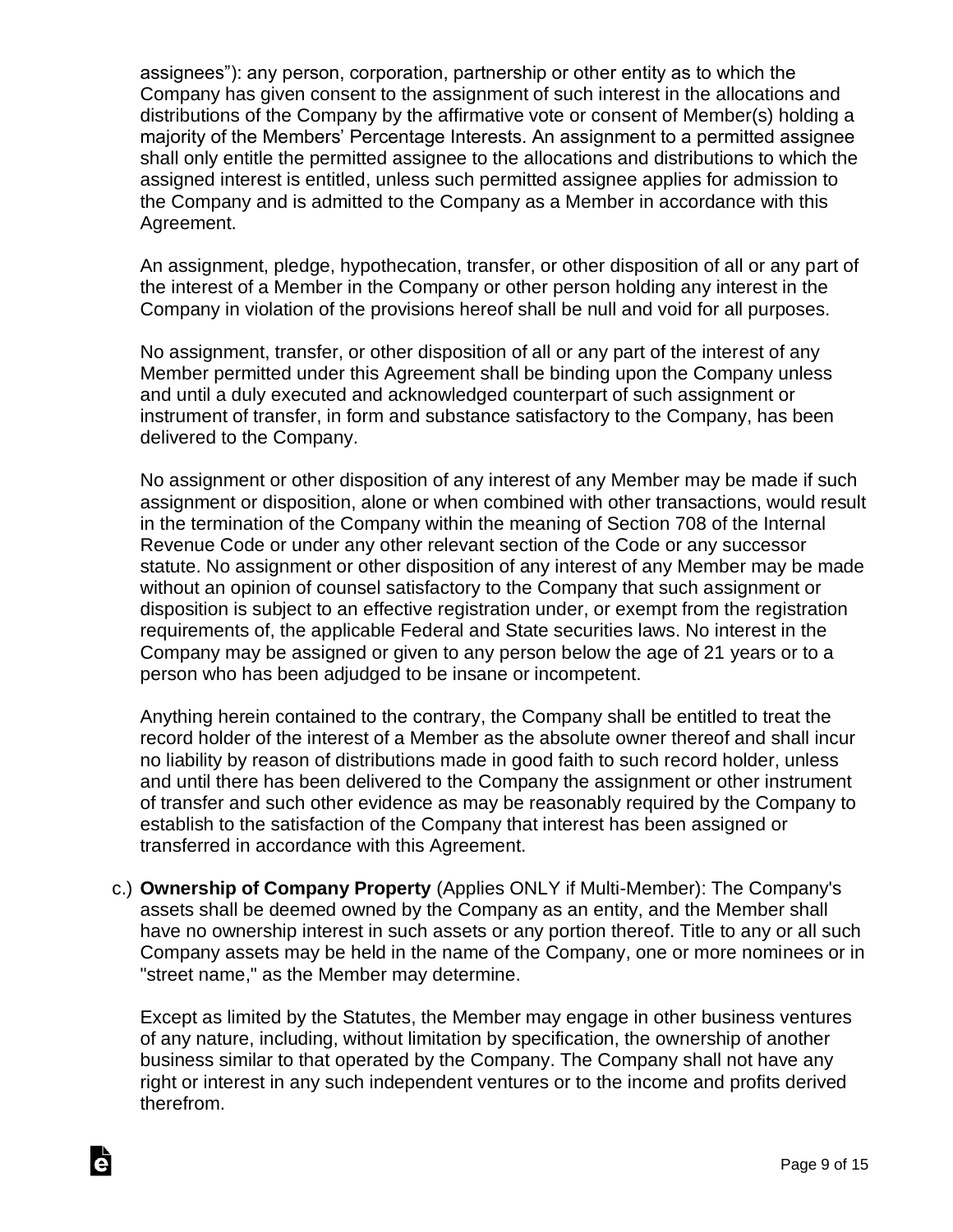d.) **Right of First Refusal** (Applies ONLY if Multi-Member): If a Member desires to sell, transfer or otherwise dispose of all or any part of their interest in the Company, such Member (the "Selling Member") shall first offer to sell and convey such interest to the other Member(s) before selling, transferring, or otherwise disposing of such interest to any other person, corporation or other entity. Such offer shall be in writing, shall be given to every other Member, and shall set forth the interest to be sold, the purchase price to be paid, the date on which the closing is to take place (which date shall be not less than thirty nor more than sixty (60) days after the delivery of the offer), the location at which the closing is to take place, and all other material terms and conditions of the sale, transfer or other disposition.

Within fifteen (15) days after the delivery of said offer, the other Member(s) shall deliver to the Selling Member a written notice either accepting or rejecting the offer. Failure to deliver said notice within said fifteen (15) days conclusively shall be deemed a rejection of the offer. Any or all of the other Member(s) may elect to accept the offer, and if more than one of the other Member(s) elects to accept the offer, the interest being sold and the purchase price, therefore, shall be allocated among the Member(s) so accepting the offer in proportion to their Members' Percentage Interests, unless they otherwise agree in writing.

If any or all of the other Member(s) elect to accept the offer, then the closing of title shall be held in accordance with the offer, and the Selling Member shall deliver to the other Member(s) who have accepted the offer an assignment of the interest being sold by the Selling Member(s) and said other Member(s) shall pay the purchase price prescribed in the offer.

If no other Member(s) accepts the offer, or if the Member(s) who have accepted such offer default in their obligations to purchase the interest, then the Selling Member(s) within one-hundred and twenty (120) days after the delivery of the offer may sell such interest to any other person or entity at a purchase price which is not less than the purchase price prescribed in the offer and upon the terms and conditions which are substantially the same as the terms and conditions set forth in the offer, provided all other applicable requirements of this Agreement are complied with. An assignment of such interest to a person or entity who is not a Member(s) of the Company shall only entitle such person or entity to the allocations and distributions to which the assigned interest is entitled, unless such person or entity applies for admission to the Company and is admitted to the Company as a Member(s) in accordance with this Agreement.

If the Selling Member(s) does not sell such interest within said one-hundred and twenty (120) days, then the Selling Member(s) may not thereafter sell such interest without again offering such interest to the other Member(s) in accordance with this Agreement.

e.) **Admission of New Members** (Applies ONLY if Multi-Member): The Company may admit new Member(s) (or transferees of any interests of existing Member(s)) into the Company by the unanimous vote or consent of the Member(s).

As a condition to the admission of a new Member(s), such Member(s) shall execute and acknowledge such instruments, in form and substance satisfactory to the Company, as the Company may deem necessary or desirable to effectuate such admission and to confirm the agreement of such Member(s) to be bound by all of the terms, covenants,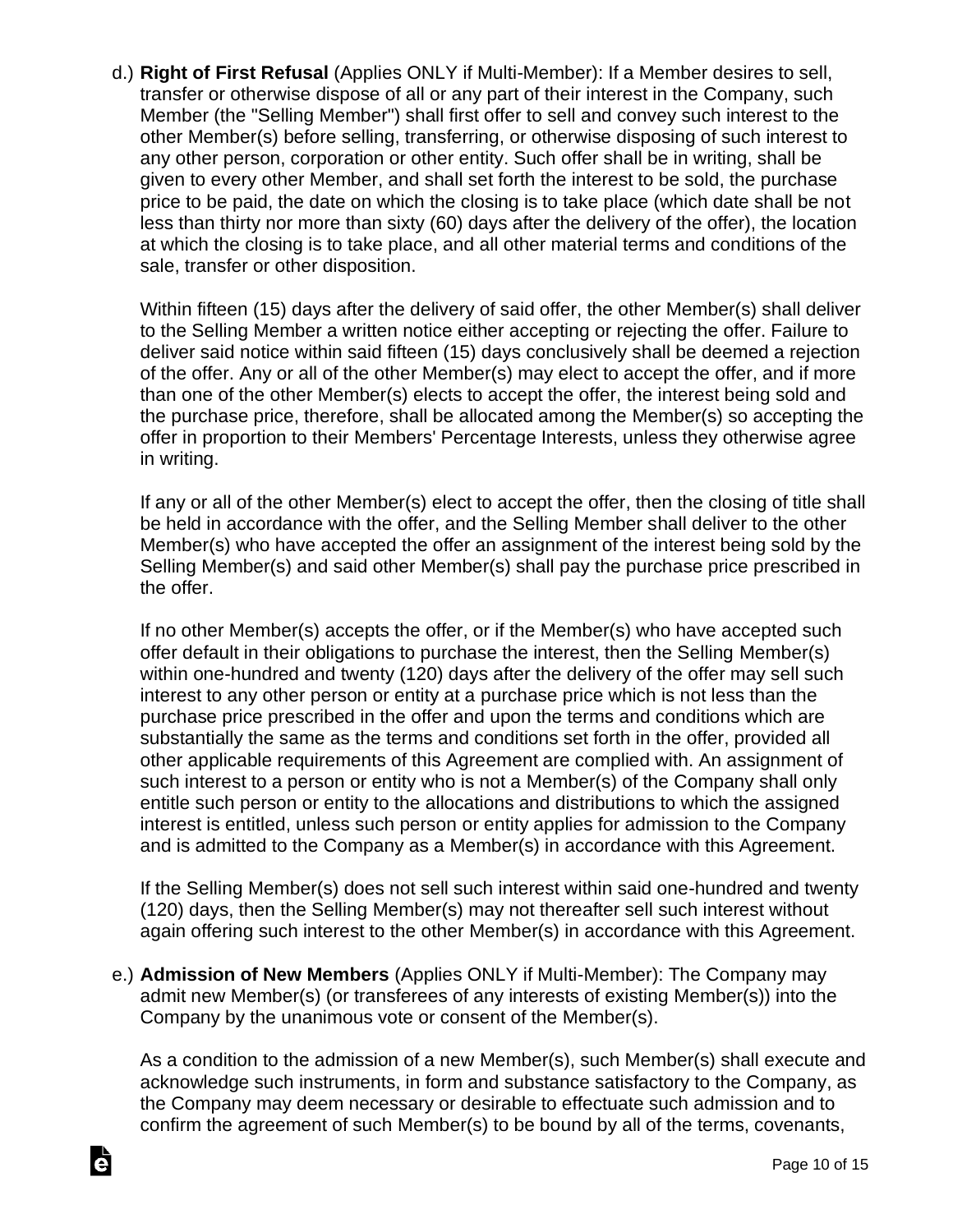and conditions of this Agreement, as the same may have been amended. Such new Member(s) shall pay all reasonable expenses in connection with such admission, including without limitation, reasonable attorneys' fees and the cost of the preparation, filing or publication of any amendment to this Agreement or the Articles of Organization, which the Company may deem necessary or desirable in connection with such admission.

No new Member(s) shall be entitled to any retroactive allocation of income, losses, or expense deductions of the Company. The Company may make pro-rata allocations of income, losses, or expense deductions to a new Member(s) for that portion of the tax year in which the Member(s) was admitted in accordance with Section 706(d) of the Internal Revenue Code and regulations thereunder.

In no event shall a new Member(s) be admitted to the Company if such admission would be in violation of applicable Federal or State securities laws or would adversely affect the treatment of the Company as a partnership for income tax purposes.

f.) **Withdrawal Events** (Applies ONLY if Multi-Member): In the event of the death, retirement, withdrawal, expulsion, or dissolution of a Member(s), or an event of bankruptcy or insolvency, as hereinafter defined, with respect to a Member(s), or the occurrence of any other event which terminates the continued membership of a Member(s) in the Company pursuant to the Statutes (each of the foregoing being hereinafter referred to as a "Withdrawal Event"), the Company shall terminate sixty (60) days after notice to the Member(s) of such withdrawal Event unless the business of the Company is continued as hereinafter provided.

Notwithstanding a Withdrawal Event with respect to a Member(s), the Company shall not terminate, irrespective of applicable law, if within the aforesaid sixty-day period the remaining Member(s), by the unanimous vote or consent of the Member(s) (other than the Member(s) who caused the Withdrawal Event), shall elect to continue the business of the Company.

In the event of a Withdrawal Event with respect to a Member(s), any successor in interest to such Member(s) (including without limitation any executor, administrator, heir, committee, guardian, or other representative or successor) shall not become entitled to any rights or interests of such Member(s) in the Company, other than the allocations and distributions to which such Member(s) is entitled, unless such successor in interest is admitted as a Member(s) in accordance with this Agreement.

An "event of bankruptcy or insolvency" with respect to a Member(s) shall occur if such Member(s): (1) applies for or consents to the appointment of a receiver, trustee or liquidator of all or a substantial part of their assets; or (2) makes a general assignment for the benefit of creditors; or (3) is adjudicated a bankrupt or an insolvent; or (4) files a voluntary petition in bankruptcy or a petition or an answer seeking an arrangement with creditors or to take advantage of any bankruptcy, insolvency, readjustment of debt or similar law or statute, or an answer admitting the material allegations of a petition filed against them in any bankruptcy, insolvency, readjustment of debt or similar proceedings; or (5) takes any action for the purpose of effecting any of the foregoing; or (6) an order, judgment or decree shall be entered, with or without the application, approval or consent of such Member(s), by any court of competent jurisdiction,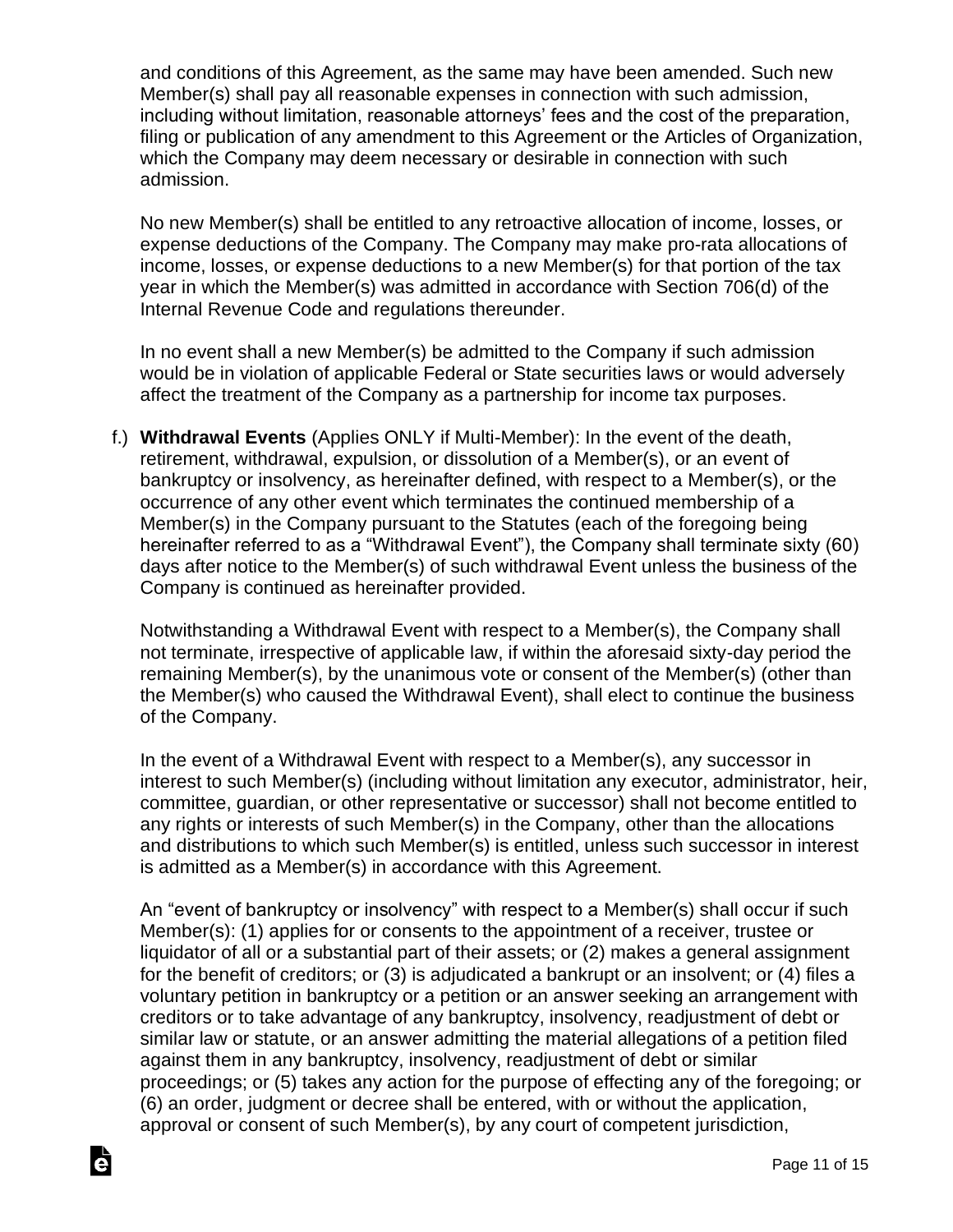approving a petition for or appointing a receiver or trustee of all or a substantial part of the assets of such Member(s), and such order, judgment or decree shall be entered, with or without the application, approval or consent of such Member(s), by any court of competent jurisdiction, approving a petition for or appointing a receiver or trustee of all or a substantial part of the assets of such Member(s), and such order, judgment or decree shall continue unstayed and in effect for thirty (30) days.

- g.) **Representations of Members** (Applies ONLY if Multi-Member): Each of the Member(s) represents, warrants and agrees that the Member(s) is acquiring the interest in the Company for the Member's own account for investment purposes only and not with a view to the sale or distribution thereof; the Member(s), if an individual, is over the age of 21; if the Member(s) is an organization, such organization is duly organized, validly existing and in good standing under the laws of its State of organization and that it has full power and authority to execute this Agreement and perform its obligations hereunder; the execution and performance of this Agreement by the Member(s) does not conflict with, and will not result in any breach of, any law or any order, writ, injunction or decree of any court or governmental authority against or which binds the Member(s), or of any agreement or instrument to which the Member(s) is a party; and the Member(s) shall not dispose of such interest or any part thereof in any manner which would constitute a violation of the Securities Act of 1933, the Rules and Regulations of the Securities and Exchange Commission, or any applicable laws, rules or regulations of any State or other governmental authorities, as the same may be amended.
- h.) **Certificates Evidencing Membership** (Applies ONLY if Multi-Member): Every membership interest in the Company shall be evidenced by a Certificate of Membership issued by the Company. Each Certificate of Membership shall set forth the name of the Member(s) holding the membership interest and the Members' Percentage Interest held by the Member(s), and shall bear the following legend:

"The membership interest represented by this certificate is subject to, and may not be transferred except in accordance with, the provisions of the Operating Agreement of ABC Company, LLC, dated effective as of June 8, 2020, as the same from time to time may be amended, a copy of which is on file at the principal office of the Company."

- i.) **Notices** (Applies ONLY if Multi-Member): All notices, demands, requests, or other communications which any of the parties to this Agreement may desire or be required to give hereunder shall be in writing and shall be deemed to have been properly given if sent by courier or by registered or certified mail, return receipt requested, with postage prepaid, addressed as follows: (a) if to the Company, at the principal place of business of the Company designated by the Company; and (b) if to any Member(s), to the address of said Member(s) first above written, or to such other address as may be designated by said Member(s) by notice to the Company and the other Member(s).
- j.) **Arbitration** (Applies ONLY if Multi-Member): Any dispute, controversy, or claim arising out of or in connection with this Agreement or any breach or alleged breach hereof shall, upon the request of any party involved, be submitted to, and settled by, arbitration in the city in which the principal place of business of the Company is then located, pursuant to the commercial arbitration rules then in effect of the American Arbitration Association (or at any other time or place or under any other form of arbitration mutually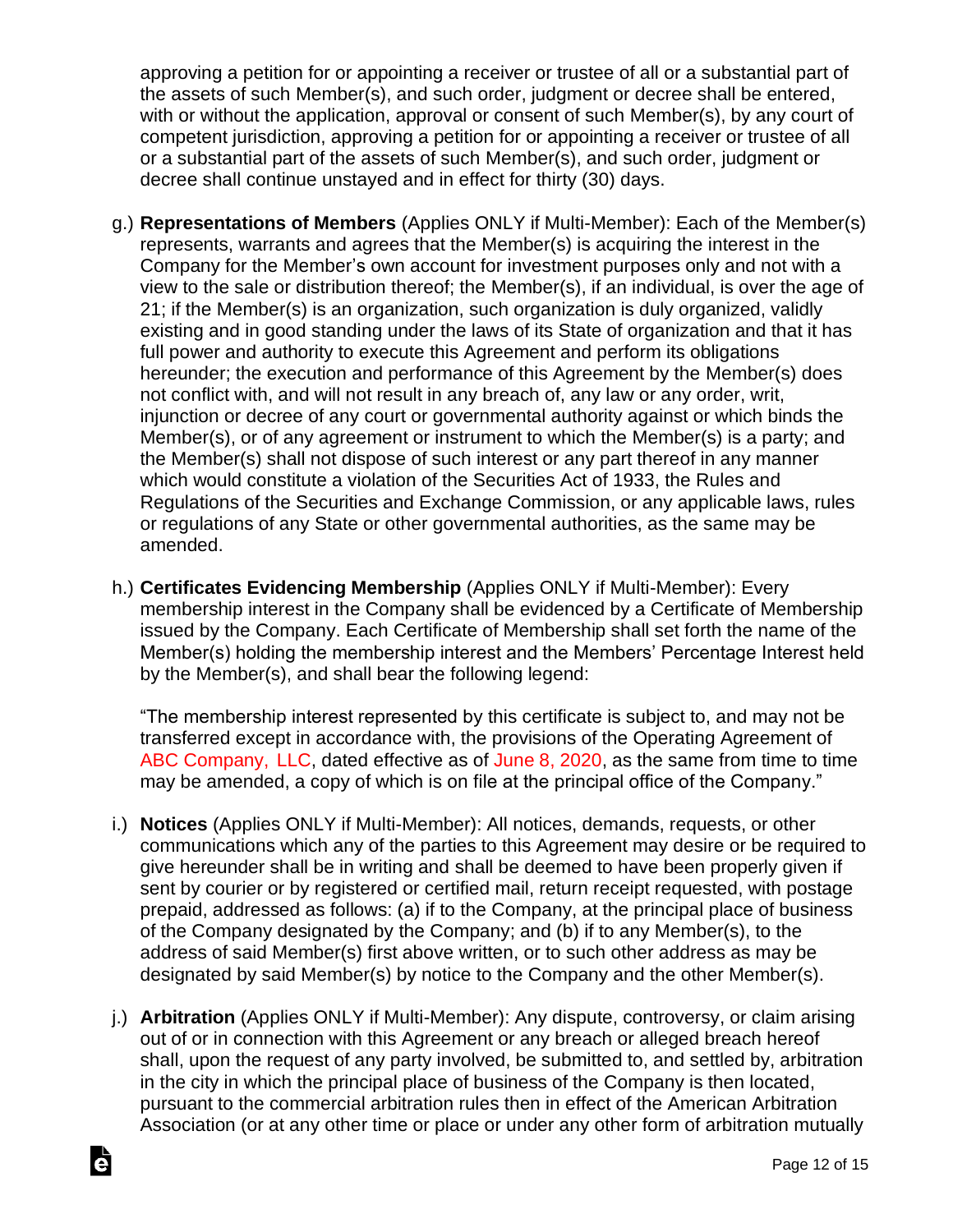acceptable to the parties involved). Any award rendered shall be final and conclusive upon the parties and a judgment thereon may be entered in a court of competent jurisdiction. The expenses of the arbitration shall be borne equally by the parties to the arbitration, provided that each party shall pay for and bear the cost of its own experts, evidence and attorneys' fees, except that in the discretion of the arbitrator, any award may include the attorney's fees of a party if the arbitrator expressly determines that the party against whom such award is entered has caused the dispute, controversy or claim to be submitted to arbitration as a dilatory tactic or in bad faith.

- k.) **Amendments** (Applies ONLY if Multi-Member): This Agreement may not be altered, amended, changed, supplemented, waived, or modified in any respect or particular unless the same shall be in writing and agreed to by the affirmative vote or consent of Member(s) holding a majority of the Members' Percentage Interests. No amendment may be made to Articles that apply to the financial interest of the Member(s), except by the vote or consent of all of the Member(s). No amendment of any provision of this Agreement relating to the voting requirements of the Member(s) on any specific subject shall be made without the affirmative vote or consent of at least the number or percentage of Member(s) required to vote on such subject.
- l.) **Indemnification** (Applies ONLY if Single-Member): The Member(s) (including, for purposes of this Section, any estate, heir, personal representative, receiver, trustee, successor, assignee and/or transferee of the Member(s)) shall not be liable, responsible or accountable, in damages or otherwise, to the Company or any other person for: (i) any act performed, or the omission to perform any act, within the scope of the power and authority conferred on the Member(s) by this Agreement and/or by the Statutes except by reason of acts or omissions found by a court of competent jurisdiction upon entry of a final judgment rendered and un-appealable or not timely appealed ("Judicially Determined") to constitute fraud, gross negligence, recklessness or intentional misconduct; (ii) the termination of the Company and this Agreement pursuant to the terms hereof; (iii) the performance by the Member(s) of, or the omission by the Member(s) to perform, any act which the Member(s) reasonably believed to be consistent with the advice of attorneys, accountants or other professional advisers to the Company with respect to matters relating to the Company, including actions or omissions determined to constitute violations of law but which were not undertaken in bad faith; or (iv) the conduct of any person selected or engaged by the Member(s).

The Company, its receivers, trustees, successors, assignees and/or transferees shall indemnify, defend and hold the Member(s) harmless from and against any and all liabilities, damages, losses, costs, and expenses of any nature whatsoever, known or unknown, liquidated or unliquidated, that are incurred by the Member(s) (including amounts paid in satisfaction of judgments, in settlement of any action, suit, demand, investigation, claim or proceeding ("Claim"), as fines or penalties) and from and against all legal or other such costs as well as the expenses of investigating or defending against any Claim or threatened or anticipated Claim arising out of, connected with or relating to this Agreement, the Company or its business affairs in any way; provided, that the conduct of the Member(s) which gave rise to the action against the Member(s) is indemnifiable under the standards set forth herein.

Upon application, the Member(s) shall be entitled to receive advances to cover the costs of defending or settling any Claim or any threatened or anticipated Claim against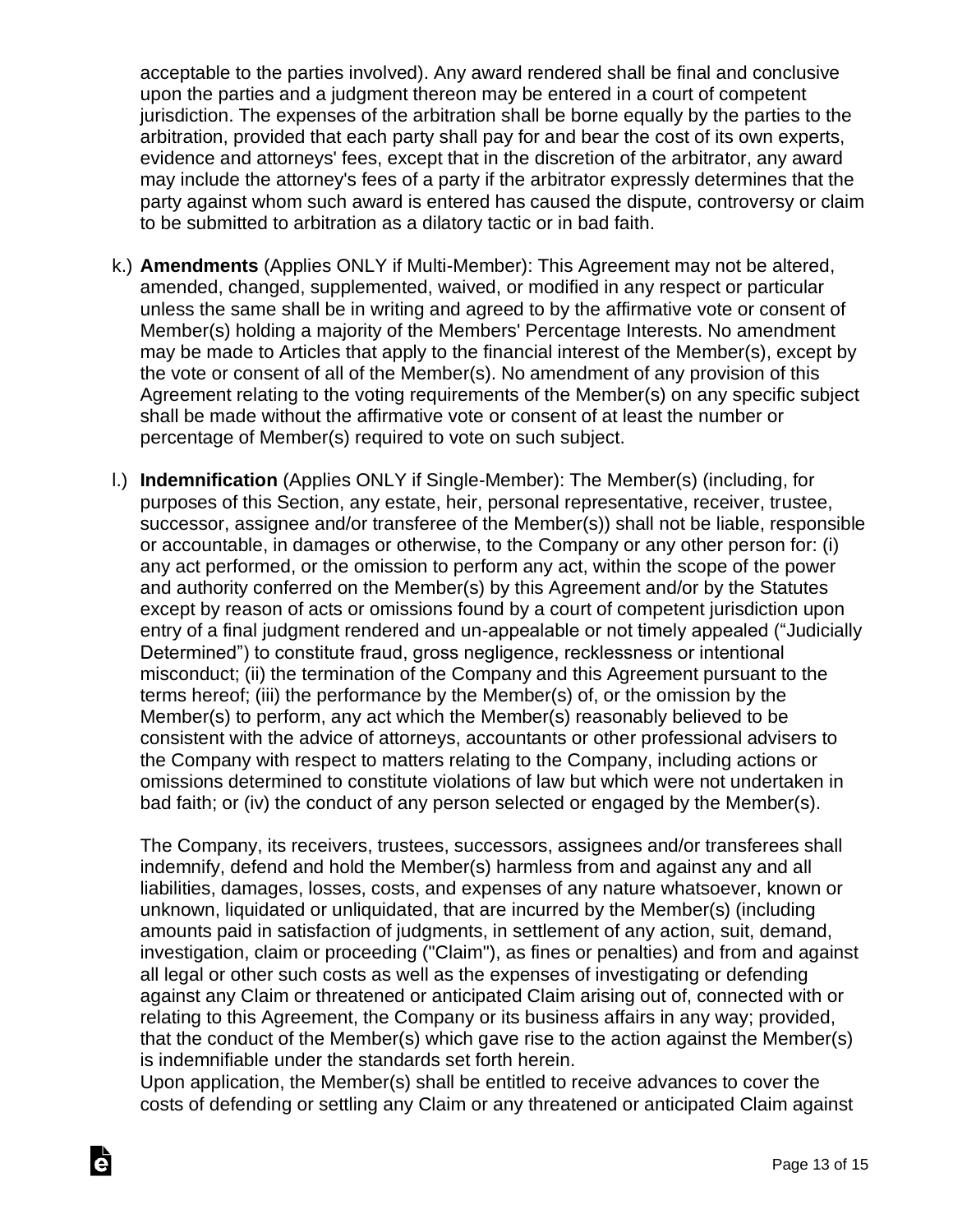the Member(s) that may be subject to indemnification hereunder upon receipt by the Company of any undertaking by or on behalf of the Member(s) to repay such advances to the Company, without interest, if the Member(s) is Judicially Determined not to be entitled to indemnification as set forth herein.

All rights of the Member(s) to indemnification under this Agreement shall (i) be cumulative of, and in addition to, any right to which the Member(s) may be entitled to by contract or as a matter of law or equity, and (ii) survive the dissolution, liquidation or termination of the Company as well as the death, removal, incompetency or insolvency of the Member(s).

The termination of any Claim or threatened Claim against the Member(s) by judgment, order, settlement or upon a plea of *nolo contendere* or its equivalent shall not, of itself, cause the Member(s) not to be entitled to indemnification as provided herein unless and until Judicially Determined to not be so entitled.

### **14.Severability**

This Agreement and the rights and liabilities of the parties hereunder shall be governed by and determined in accordance with the laws of the State of Formation. If any provision of this Agreement shall be invalid or unenforceable, such invalidity or unenforceability shall not affect the other provisions of this Agreement, which shall remain in full force and effect.

The captions in this Agreement are for convenience only and are not to be considered in construing this Agreement. All pronouns shall be deemed to be masculine, feminine, neuter, singular, or plural as the identity of the person or persons may require. References to a person or persons shall include partnerships, corporations, limited liability companies, unincorporated associations, trusts, estates, and other types of entities.

#### **15.Entire Agreement**

This Agreement and any amendments hereto may be executed in counterparts, all of which taken together shall constitute one agreement.

This Agreement sets forth the entire agreement of the parties hereto with respect to the subject matter hereof. It is the intention of the Member(s) that this Agreement shall be the sole agreement of the parties, and, except to the extent a provision of this Agreement provides for the incorporation of federal income tax rules or is expressly prohibited or ineffective under the Statutes, this Agreement shall govern even when inconsistent with, or different from, the provisions of any applicable law or rule. To the extent any provision of this Agreement is prohibited or otherwise ineffective under the Statutes, such provision shall be considered to be ineffective to the smallest degree possible in order to make this Agreement effective under the Statutes.

Subject to the limitations on transferability set forth above, this Agreement shall be binding upon and inure to the benefit of the parties hereto and to their respective heirs, executors, administrators, successors, and assigns.

No provision of this Agreement is intended to be for the benefit of or enforceable by any third party.